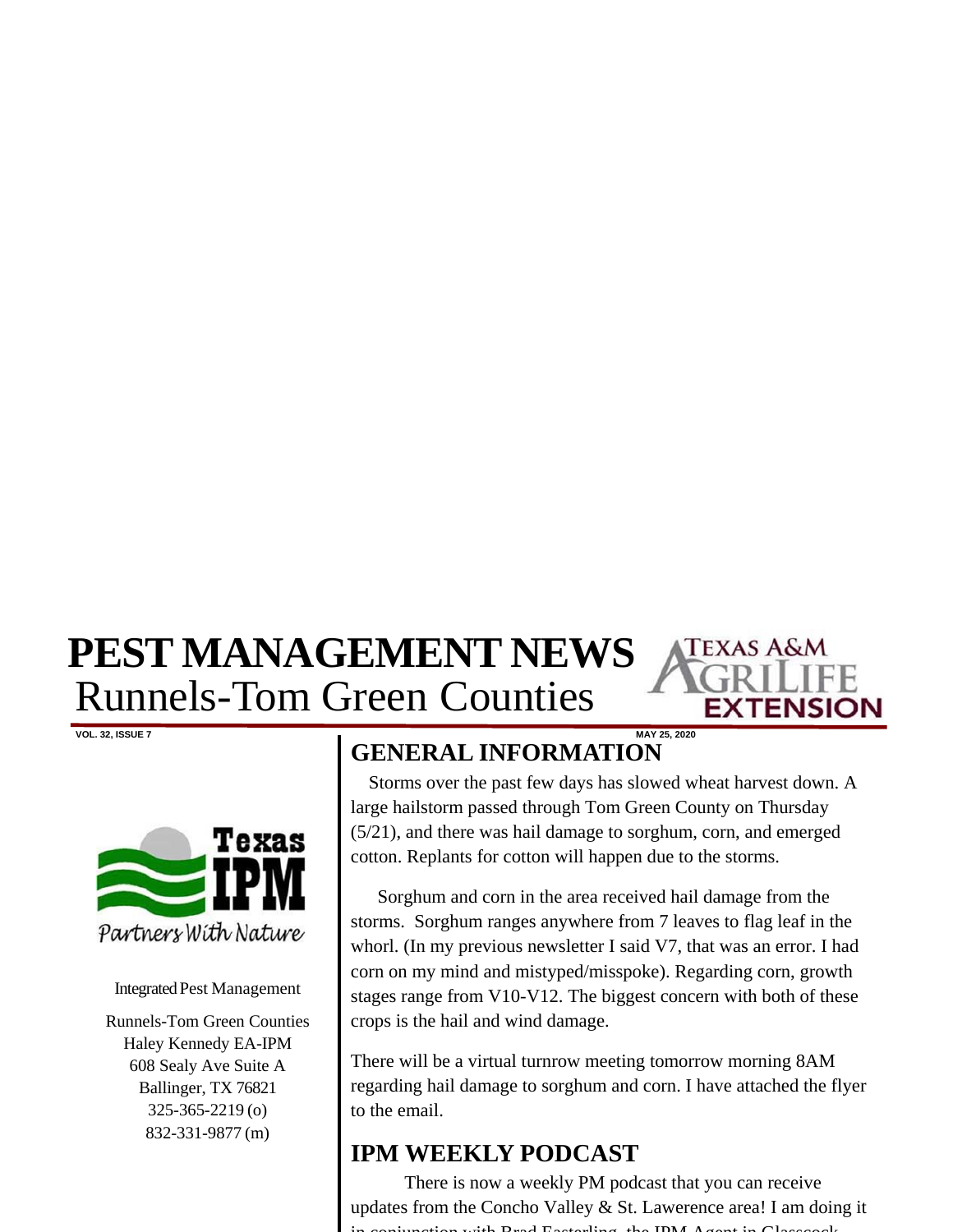| If you would like to be added to<br>the newsletter email list please<br>email:<br>haley.kennedy@ag.tamu.edu | Drau Easterling, the IFM Agent III Chasscock,<br>Upton, and Reagan Counties.<br>There are two ways to sign up:<br>Go to https://www.texasinsects.org/signup-texts.html and fill<br>out the signup box for the Concho/St. Lawrence podcast. (It will<br>be on the right side of the page, or scroll to the bottom if you are<br>using your cell phone) |
|-------------------------------------------------------------------------------------------------------------|-------------------------------------------------------------------------------------------------------------------------------------------------------------------------------------------------------------------------------------------------------------------------------------------------------------------------------------------------------|
|                                                                                                             | Text the word conchoipm to 833-717-0325                                                                                                                                                                                                                                                                                                               |

1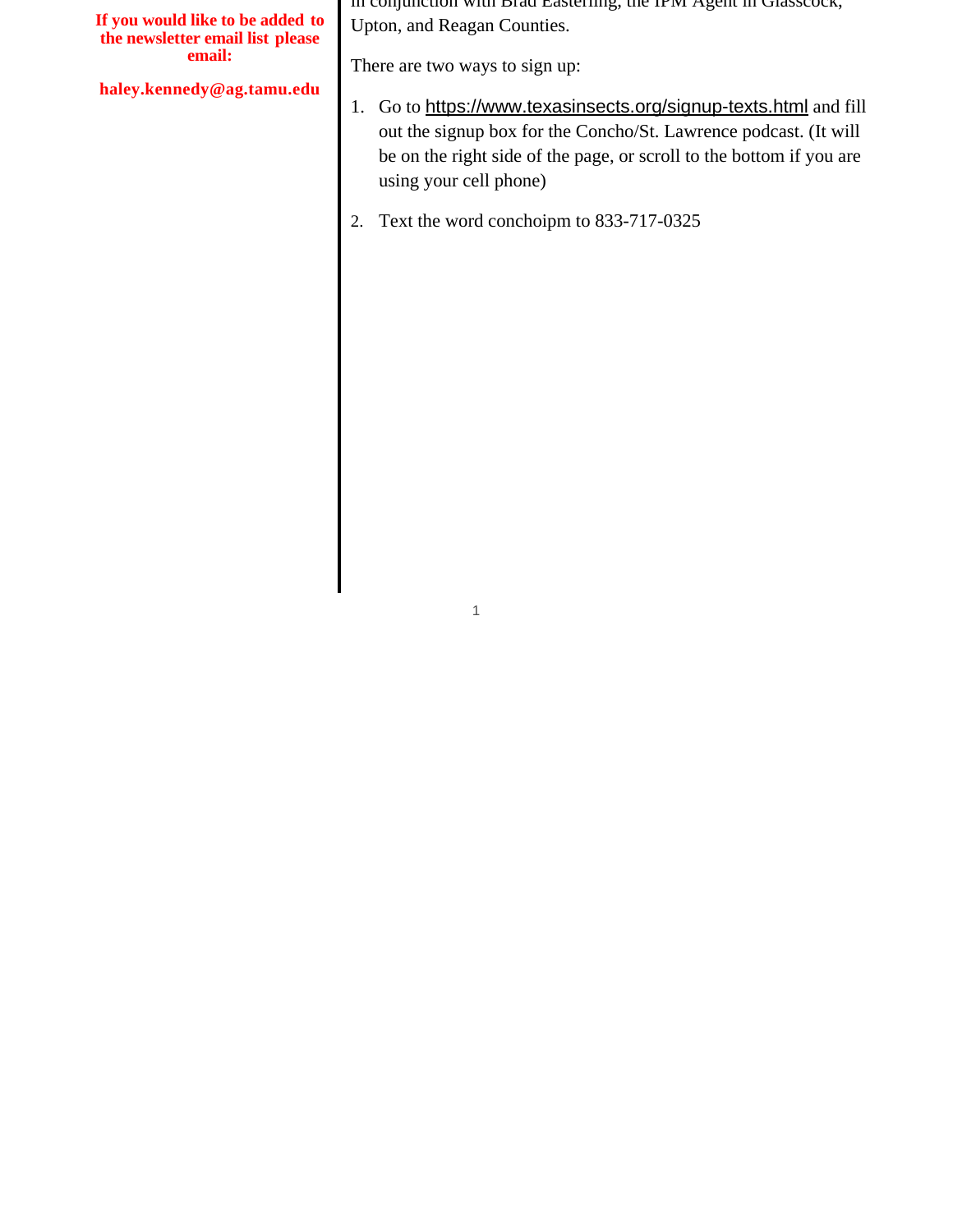

## **PARAQUAT TRAINING**

 Any person who intends to **mix, load, apply, or handle** paraquat must complete the EPA approved paraquat training. You must be a certified applicator AND complete this training in order to use paraquat. The training must be retaken every three years. Currently the only way to do this training is through an online link. (https://npsec.us/paraquat).

 This online training requires about 45 mins to an hour of your time, with a 15-question test at the end of the training. You must score 100% to receive your certificate.